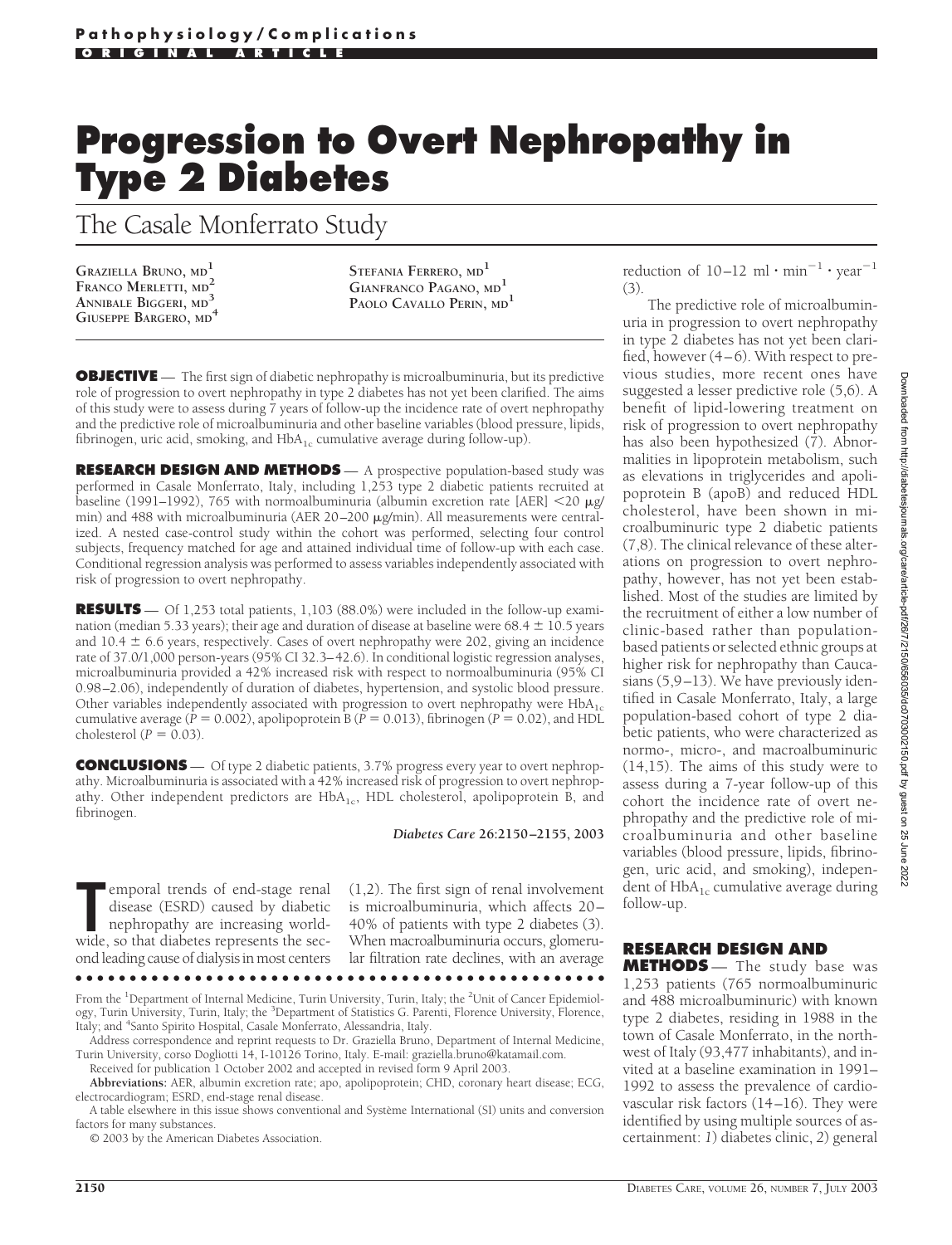practitioners, *3*) hospital discharges, *4*) prescriptions, and *5*) sale records of reagent strips and syringes (17). Patients exclusively cared for by their general practitioners were 23.8% of the cohort (18). A high estimated completeness of ascertainment was obtained (19). A comparative assessment of surveys conducted within Italy showed they were representative of Italian diabetic patients as regards age, sex, duration of diabetes, BMI, and pattern of antidiabetic treatment (20).

All patients were interviewed and examined by three investigators after a training period to standardize data collection and blood pressure measurement. Informed consent was obtained from all patients. Height and weight were measured in indoor clothing without shoes with a beam balance and a stadiometer, and BMI was calculated. Blood pressure was measured with mercury sphygmomanometers to the nearest 2 mmHg, in the right arm at the start of examination, in sitting position, three consecutive times after an initial 5-min rest. Reported values are the average of second and third readings (phase 1 for systolic and phase 5 for diastolic). Hypertension was defined as systolic blood pressure  $>140$  mmHg, diastolic blood pressure >90 mmHg, or treatment with antihypertensive drugs. Venous blood samples were collected in the fasting state for determinations of plasma glucose, triglycerides, total cholesterol, uric acid (enzymatic-colorimetric methods), HDL cholesterol (enzymaticcolorimetric method, after precipitation with  $Mn^{2+}$ ), apoA1 and apoB (turbidimetric method; BM/hitachi 717, BBR), fibrinogen (Clauss method), and  $HbA_{1c}$ (high-performance liquid chromatography; Daiichi; laboratory reference range 3.8–5.5%). Urinary albumin concentration was measured by a nephelometric method (Behring Nephelometer Analyzer; Behring Institute) from a timed overnight collection after having excluded urinary tract infections, congestive heart failure, and other known causes of renal diseases. Albumin excretion rate (AER) was calculated as the albumin concentration divided by timed urine volume. A single measurement of AER was performed at baseline.

Smoking habit was classified into one of three categories: never smoker, exsmoker (stopped at least 1 month before the visit), and smoker. Duration of diabe-

tes was defined as the time from diabetes diagnosis to the time of baseline examination (1991–1992). Standard supine 12 lead electrocardiograms (ECGs) were recorded and read according to the Minnesota code criteria in duplicate (21). Coronary heart disease (CHD) was defined by ECG abnormalities, including probable (major Q and QS items, codes 1.1 and 1.2) and possible (minor Q and QS items, S-T/T items, codes 1.3, 4.1– 4.4, 5.1–5.3) indications of CHD together. RR and QT intervals were measured in five consecutive cycles on lead V5 of the resting ECG using a graduated lens.

During the follow-up period (1991– 1997), patients were examined three to four times a year at the diabetes clinic or by general practitioners, according to physician scheduled plans, with centralized laboratory measurements. In 1996– 1997, all living patients were reexamined to assess progression to overt nephropathy (AER  $>$  200  $\mu$ g/min in at least two consecutive overnight urine collections). For patients who died or migrated from the area, the last measurements of AER were obtained from computerized files of the central laboratory. Cumulative individual averages of  $HbA_{1c}$  during follow-up were calculated. Differences in clinical characteristics of patients were assessed using the *t* test for continuous variables and  $\chi^2$  test for ordinal variables; results are shown as mean (SD) and geometric mean (interquartile range) for normally and nonnormally distributed variables, respectively. Incidence rates were calculated by dividing the number of new cases occurring during the study period by the number of person-years of observations. The time period was calculated from the baseline study to the follow-up examination or to the last examination if patient had died or had moved from the area.

At baseline, the Casale Monferrato Study recruited a prevalence cohort of patients, i.e., a heterogeneous cohort as regards duration of disease and stage of complications. The severity affecting baseline factors is associated with selective mortality of the cohort, and the expected effect on our study was lower attained individual time of follow-up (the lag between baseline and reference examination) of more severe patients (22).To take into account this effect, which would have biased our results, we performed a

nested case-control study within the cohort of Casale Monferrato, selecting four control subjects (subjects who did not progress to overt nephropathy during follow-up), frequency matched for age and attained time of follow-up with each case (subjects who progressed to overt nephropathy during follow-up). By doing so, we compared predictors of progression to overt nephropathy in subsets of case and control subjects having similar age and followed for an equal period of time. Conditional regression analysis was then performed to assess variables independently associated with risk of progression to overt nephropathy. Continuous variables were categorized in quartiles of their distribution. The –2 log likelihood ratio test was used to test the significance of variables. The possible interactions between variables were assessed. All analyses were performed using Stata (Stata Release 7.0; Stata Corporation).

**RESULTS** — Of 1,253 patients with normo- or microalbuminuria not caused by other diseases at baseline examination, 1,103 were recruited during follow-up, 677 of 765 (88.5%) normoalbuminuric and 426 of 488 (87.3%) microalbuminuric. Patients lost to follow-up were those who died without centralized assessments of AER  $(n = 53$  normoalbuminuric,  $n = 57$  microalbuminuric), migrated from the area  $(n = 18)$ , or refused to be retested  $(n = 22)$ .

At the baseline examination, microalbuminuric subjects were treated more often with insulin and had higher values of  $HbA_{1c}$ , triglycerides, fibrinogen, creatinine, and systolic and diastolic blood pressure than normoalbuminuric patients (Table 1). The distribution of AER values in the cohort was skewed, with mean 28.8  $\mu$ g/min, median 15.7  $\mu$ g/ min, and interquartile range 9.38–28.12.

During the follow-up period (median 5.33 years, range 0.05–7.86), 202 cases of overt nephropathy were identified of 5,452.7 person-years of observations, giving an incidence rate of 37.0/1,000 person-years (95% CI 32.3– 42.6); of those, 84 were normoalbuminuric and 118 microalbuminuric at baseline, giving incidence rates per 1,000 of 25.8 (95% CI 20.9 –32.0) and 53.6 (95% CI 44.7– 64.2), respectively. Relative risk (RR) of progression to overt nephropathy was twofold higher in micro- than in normoalbuminuric patients (2.07, 95% CI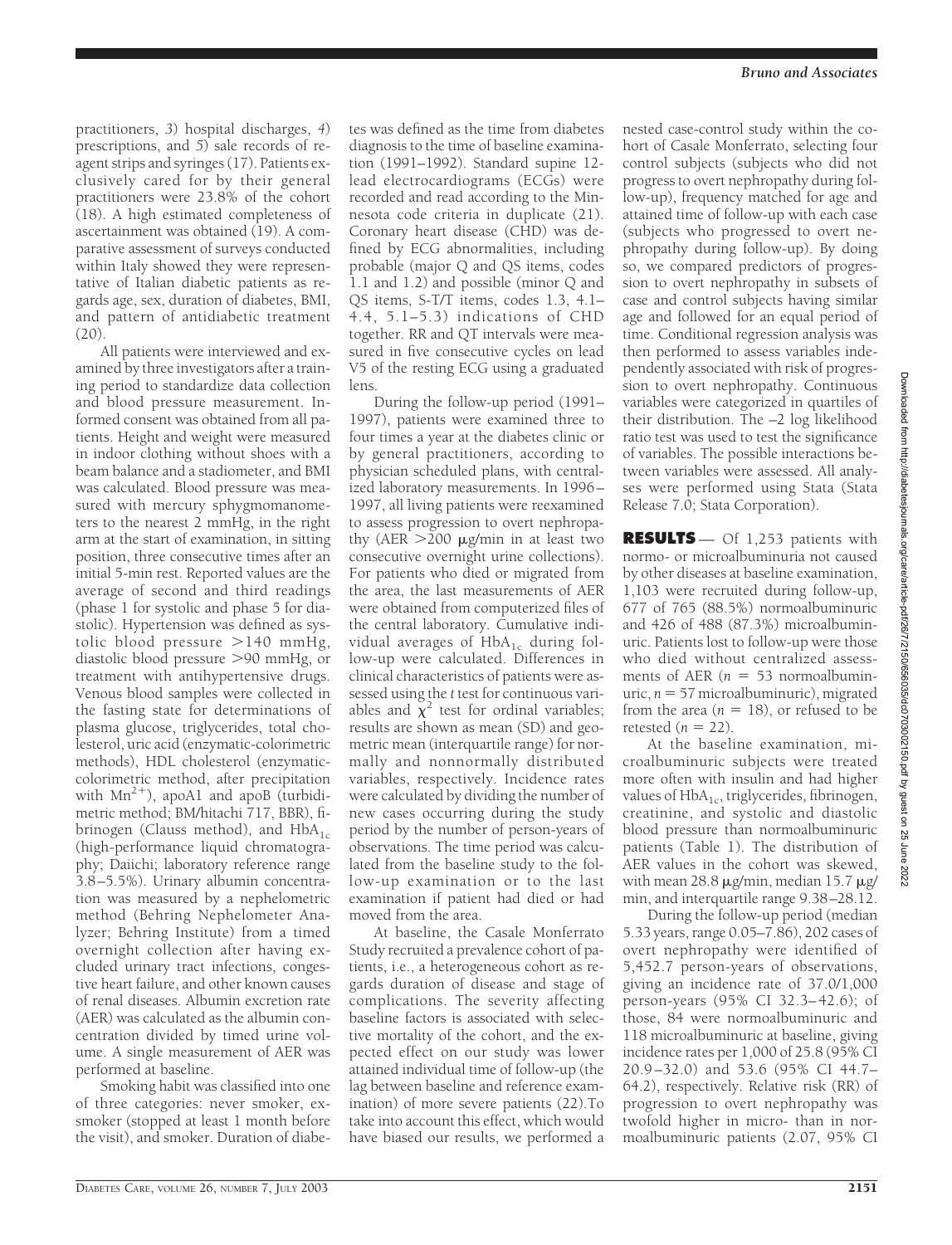|                                 | Normoalbuminuric    | Microalbuminuric  | $\boldsymbol{P}$ |
|---------------------------------|---------------------|-------------------|------------------|
| n                               | 677                 | 426               |                  |
| Age (years)                     | $67.2 \pm 10.0$     | $67.9 \pm 10.6$   | 0.22             |
| Men                             | 273(40.3)           | 204(47.9)         | 0.01             |
| Duration of diabetes (years)    | $9.8 \pm 6.3$       | $11.1 \pm 7.0$    | 0.001            |
| BMI $(kg/m2)$                   | $27.4 \pm 4.8$      | $27.8 \pm 4.8$    | 0.20             |
| Antidiabetic treatment          |                     |                   |                  |
| Diet                            | 98 (14.5)           | 30(7.1)           | < 0.0001         |
| Oral drugs                      | 496 (73.5)          | 299 (70.7)        |                  |
| Insulin                         | 81 (12.0)           | 94(22.2)          |                  |
| <b>CHD</b>                      | 123(21.5)           | 84 (23.7)         | 0.43             |
| Smoker                          | 89 (13.4)           | 60(14.4)          | 0.02             |
| Ex-smoker                       | 119(18.0)           | 103(24.7)         |                  |
| Nonsmoker                       | 454 (68.6)          | 254(60.9)         |                  |
| Hypertension                    | 554 (81.8)          | 363(85.2)         | 0.08             |
| Systolic blood pressure (mmHg)  | $153.1 \pm 21.1$    | $156.1 \pm 22.5$  | 0.03             |
| Diastolic blood pressure (mmHg) | $87.0 \pm 10.0$     | $88.3 \pm 10.7$   | 0.03             |
| Treatment with ACE inhibitors   | 140(20.7)           | 94(22.1)          | 0.58             |
| $HbA_{1c}$ (%)                  | $7.8 \pm 2.3$       | $8.4 \pm 2.3$     | < 0.0001         |
| Total cholesterol (mmol/l)      | $5.81 \pm 1.20$     | $5.80 \pm 1.25$   | 0.85             |
| HDL cholesterol (mmol/l)        | $1.46 \pm 0.43$     | $1.42 \pm 0.52$   | 0.26             |
| Triglycerides (mmol/l)          | $1.44(1.02 - 1.91)$ | $1.55(1.07-2.15)$ | 0.02             |
| ApoA1 (mg/dl)                   | $137.1 \pm 35.5$    | $131.8 \pm 29.8$  | 0.01             |
| ApoB (mg/dl)                    | $101.6 \pm 35.0$    | $102.2 \pm 38.6$  | 0.79             |
| Fibrinogen (g/l)                | $3.55 \pm 0.87$     | $3.69 \pm 0.97$   | 0.01             |
| Uric acid (µmol/l)              | $313 \pm 92$        | $323 \pm 92$      | 0.09             |
| Creatinine $(\mu \text{mol/l})$ | 88 (74-97)          | $90(80 - 104)$    | 0.007            |

**Table 1—***Baseline characteristics of normo- and microalbuminuric patients of the Casale Monferrato Study recruited for follow-up*

Data are means  $\pm$  SD, *n* (%), or medians (interquartile range).

1.57–2.74;  $P < 0.0001$ ), partially because of the effect of duration of diabetes (adjusted RR 1.75, 95% CI 0.95–3.23;  $P = 0.07$ ). Patients who died during follow-up were 85 of 677 (12.6%) normoalbuminuric and 76 of 426 (17.8%) microalbuminuric patients  $(P = 0.016)$ .

At the baseline examination, patients who developed overt nephropathy were older (71.8  $\pm$  10.7 vs. 66.8  $\pm$  10.1 years;  $P < 0.001$ ) and had a longer duration of diabetes (11.8  $\pm$  7.8 vs. 10.0  $\pm$  6.3 years) than nonprogressors. In addition, they had higher values of cumulative average HbA<sub>1c</sub> (7.7  $\pm$  2.0 vs. 7.3  $\pm$  1.6%; *P* = 0.001) and fibrinogen (3.79  $\pm$  0.89 vs.  $3.55 \pm 0.90$  g/dl;  $P = 0.001$ ) and lower values of total cholesterol (5.63  $\pm$  1.36 vs.  $5.83 \pm 1.18$  mmol/l;  $P = 0.046$ ) and HDL cholesterol (1.35  $\pm$  0.42 vs. 1.46  $\pm$ 0.46 mmol/l;  $P = 0.001$ ) but similar values of other metabolic variables.

No differences between progressors to overt nephropathy and nonprogressors were found at baseline in either systolic blood pressure (155.2  $\pm$  27.0 vs. 153.5  $\pm$ 

22.1 mmHg;  $P = 0.35$ ) or diastolic blood pressure  $(86.5 \pm 13.6 \text{ vs. } 87.4 \pm 10.7)$ ;  $P = 0.30$ ). Even at the follow-up examination, blood pressure values were similar (150.9  $\pm$  20.3 and 83.3  $\pm$  9.7 mmHg in progressors;  $148.5 \pm 18.5$  and  $83.2 \pm 18.5$ 8.9 mmHg in nonprogressors); both systolic and diastolic blood pressure values, however, were lower than at baseline.

In patients treated for hypertension, frequencies of treatments were slightly different at baseline  $(n = 555$  patients) than at follow-up ( $n = 610$  patients): 42.2 vs. 61.2% were treated with ACE inhibitors, either alone or in combination with other drugs; 6.3 vs. 12.0% were treated with  $Ca^{2+}$  antagonists, 21.1 vs. 10.0% with diuretics,  $4.1$  vs.  $3.1\%$  with  $\beta$ -blockers, 20.0 vs. 5.7% with vasodilators or alfa adrenergic inhibitors, and 6.3 vs. 8.0% with two or more drugs in combination. Frequencies were similar in subgroups defined by AER categories at baseline and in patients cared for by general practitioners, apart from treatment with ACE inhibitors, which was more frequent at baseline  $(25.1 \text{ vs. } 10.0\%; P = 0.002)$  and at follow-up (42.5 vs. 28.9%;  $P = 0.02$ ) in microalbuminuric patients cared for by diabetes clinics. Frequencies of treatment for hyperlipidemia were similar at baseline and at follow-up examinations (5.4 vs. 5.9%) in the whole cohort as well as in subgroups defined by AER categories.

In nested case-control analyses, 202 case subjects and 785 control subjects, frequency matched for age and attained time of follow-up, were compared. In univariate analyses we showed increased, although not statistically significant, odds ratios (ORs) for progression in patients treated with insulin (OR 1.43, 95% CI 0.82–2.48) and smokers (OR 1.31, 95% CI 0.81–2.13). No effects of hypertensive status, systolic or diastolic blood pressure, CHD, or treatment with ACE inhibitors were evident. The OR for macroalbuminuria was 1.55 (95% CI 1.11–2.16). The upper quartile of  $HbA_{1c}$ cumulative individual average (values 8.3%) had OR 1.66 (95% CI 1.08 – 2.55) versus the lowest quartile (values 6.2%). As regards fibrinogen, increased ORs for progression were found in the upper quartiles (OR 1.94, 95% CI 1.23– 3.07, for values between 3.49 and 4.12 g/l; OR 1.56, 95% CI 0.97–2.52, for values  $>4.12$ ; reference values  $<$ 3.00 g/l).

As regards lipids, a decreasing trend of ORs for increasing values of HDL was evident (OR 0.50, 95% CI 0.32–0.76, for values between 1.35 and 1.60 mmol/l; OR 0.57, 95% CI 0.30–0.72, for values  $>1.60$  mmol/l; reference values  $< 1.14$ mmol/l). Higher values of triglycerides were associated with risk of progression (OR 1.27, 95% CI 0.80–2.00, for values between 1.44 and 2.03 mmol/l; OR 1.60, 95% CI 1.01-2.52, for values >2.03 mmol/l; reference values <1.07 mmol/l).

In multivariate conditional logistic regression analyses (Table 2), after having taken into account the effects of confounders (duration of diabetes) and known risk factors for overt nephropathy (hypertension, systolic blood pressure, and cumulative individual average of  $HbA_{1c}$ ), microalbuminuria provided a 42% increased risk of progression with respect to normoalbuminuria (95% CI 0.98–2.06;  $P = 0.06$ ). Other variables independently associated with progression to overt nephropathy were  $HbA_{1c}$  cumulative average  $(P = 0.002)$ , apoB  $(P =$ 0.013), fibrinogen  $(P = 0.02)$ , and HDL cholesterol  $(P = 0.03)$ . No effect of tri-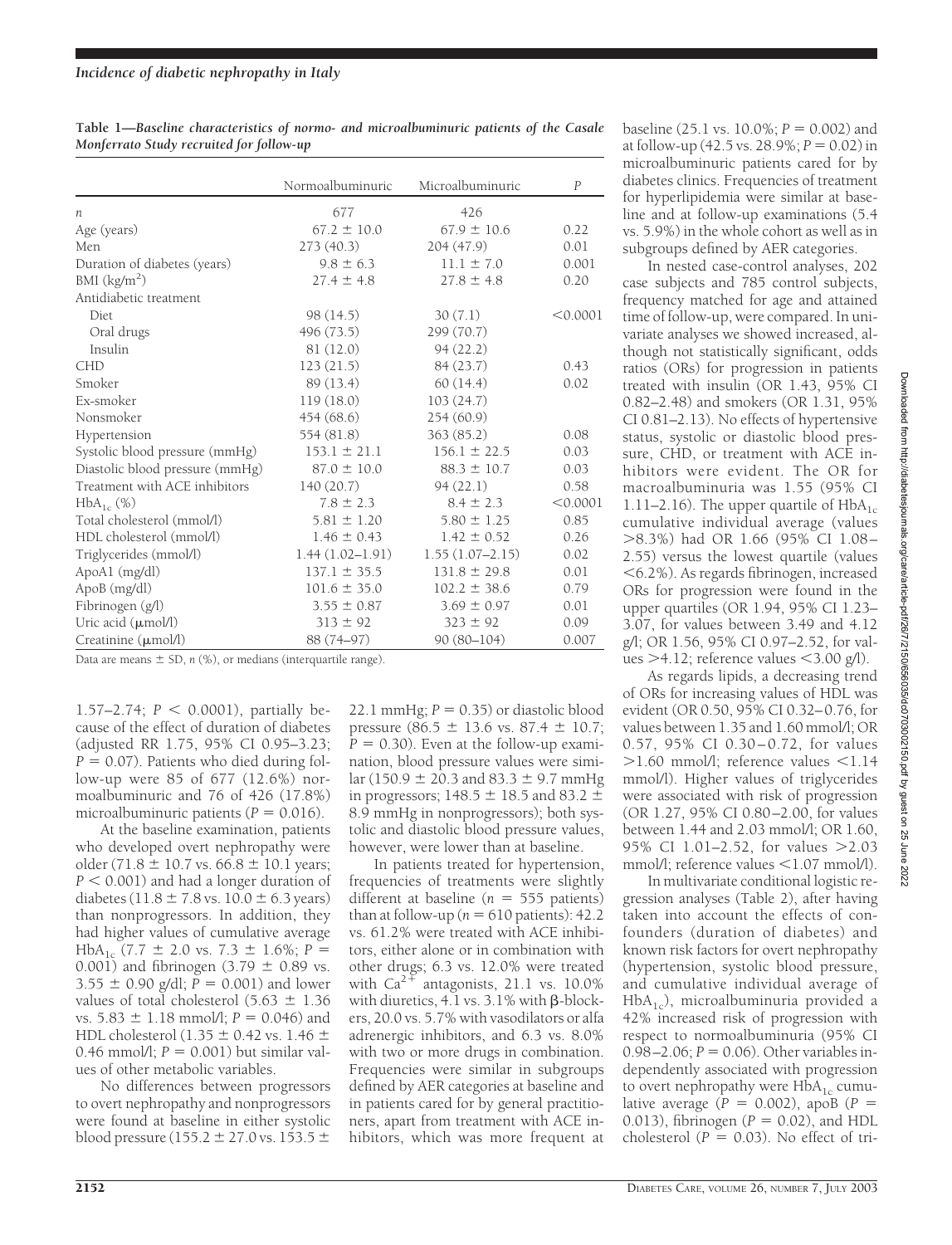|                                   | OR (95% CI)         |
|-----------------------------------|---------------------|
| Duration (years)                  |                     |
| < 5.5                             | 1.00                |
| $5.5 - 8.5$                       | $1.10(0.67 - 1.80)$ |
| $8.6 - 14.9$                      | $1.44(0.89 - 2.35)$ |
| >14.9                             | $1.39(0.85 - 2.28)$ |
| Hypertension                      |                     |
| No                                | 1.00                |
| <b>Yes</b>                        | $0.67(0.35 - 1.28)$ |
| Systolic blood pressure (mmHg)    |                     |
| < 140                             | 1.00                |
| $141 - 152$                       | $0.87(0.47 - 1.60)$ |
| $153 - 170$                       | $1.53(0.87 - 2.68)$ |
| >170                              | $1.21(0.67 - 2.18)$ |
| AER                               |                     |
| Normoalbuminuria                  | 1.00                |
| Microalbuminuria                  | 1.42 (0.98-2.06)    |
| $HbA_{1c}$ cumulative average (%) |                     |
| < 6.16                            | 1.00                |
| $6.16 - 7.37$                     | $0.52(0.31 - 0.88)$ |
| 7.38-8.32                         | $0.67(0.40 - 1.12)$ |
| >8.32                             | $1.26(0.78 - 2.03)$ |
| Fibrinogen (g/l)                  |                     |
| $<$ 3.00                          | 1.00                |
| $3.00 - 3.48$                     | $1.07(0.63 - 1.83)$ |
| $3.49 - 4.12$                     | $1.93(1.18 - 3.16)$ |
| >4.12                             | $1.54(0.92 - 2.58)$ |
| HDL cholesterol (mmol/l)          |                     |
| < 1.14                            | 1.00                |
| $1.14 - 1.34$                     | $0.56(0.34 - 0.93)$ |
| $1.35 - 1.60$                     | $0.55(0.34 - 0.87)$ |
| >1.60                             | $0.54(0.33 - 0.89)$ |
| ApoB (mg/dl)                      |                     |
| < 74                              | 1.00                |
| 74-94                             | $0.82(0.48 - 1.40)$ |
| $95 - 122$                        | $1.73(1.05 - 2.87)$ |
| >122                              | $1.34(0.81 - 2.24)$ |

**Table 2—***Results of conditional logistic regression analyses of variables associated with progression to overt nephropathy in the Casale Monferrato Study*

glycerides was evident after including HDL cholesterol in the model.

**CONCLUSIONS** — This study was addressed to investigate the association between microalbuminuria and the incidence of overt nephropathy in a 7-year follow-up of a type 2 diabetic cohort of Casale Monferrato. We provide evidence that patients with microalbuminuria have a 42% increased risk of progression to overt nephropathy versus those with normoalbuminuria, even after adjustment for confounders (age, duration of diabetes, and attained time of follow-up) and risk factors (blood pressure and cumulative  $HbA_{1c}$  average). We found that 3.7% of diabetic patients progress every year to overt nephropathy, 2.6% among normoalbuminuric and 5.4% among microalbuminuric patients. These estimates are consistent with those obtained in previous studies (4,12). Although numerous investigators have reported the association between microalbuminuria and the risk of diabetic nephropathy, few studies have been carried out in large populationbased cohorts of Caucasians with type 2 diabetes (4,12). In addition, most studies were limited to patients younger than 65 years. The Casale Monferrato cohort is representative of the Italian diabetic population, being characterized by both better glycemic control than those generally

recruited in Northern European countries and later age at diagnosis; 50% of patients recruited in this study were 68 years and older at baseline. Our finding that microalbuminuria is associated with an increased risk of overt nephropathy even in the elderly is relevant, highlighting that microalbuminuria is never a benign condition and that it should be carefully prevented at any age, in view of the effective intervention measures (3).

When we analyzed in a multivariate model the contribution of each risk factor adjusting for all the others, HDL cholesterol, apoB, and fibrinogen remained as independent risk factors, whereas the association with triglycerides disappeared. These results, therefore, provide evidence that HDL, apoB, and fibrinogen are per se predictors of progression to overt nephropathy, independently of the presence of microalbuminuria or hypertension. These findings are consistent with previous studies (7,23) and could at least partially explain the excess of cardiovascular morbidity and mortality of macroalbuminuric patients (24). Whether these findings reflect lipid abnormalities characterizing the earlier phases of diabetic nephropathy, or their direct involvement in its progression, is unknown.

We did not find any association between hypertensive status and progression to overt nephropathy. This finding, however, should be considered with caution considering that the prevalence of hypertension in this cohort was very high (80%), thus reducing the power to detect a significant effect of this variable. Moreover, blood pressure values at the follow-up examination were lower than at baseline, and a more aggressive approach to treatment of hypertension might have blunted its predictive effect on progression to overt nephropathy.

An association between smoking and loss of renal function has been shown in type 1 diabetes (25) and nondiabetic subjects (26), whereas no convincing data are available for type 2 diabetes (12). Consistently, we did not find a predictive role of smoking on risk of progression to overt nephropathy.

The prospective study design, the large population sample, and the high degree of longitudinal surveillance for diabetic nephropathy are strengths of the present study. At variance with previous studies, we dedicated great efforts to reduce selection bias by recording AER and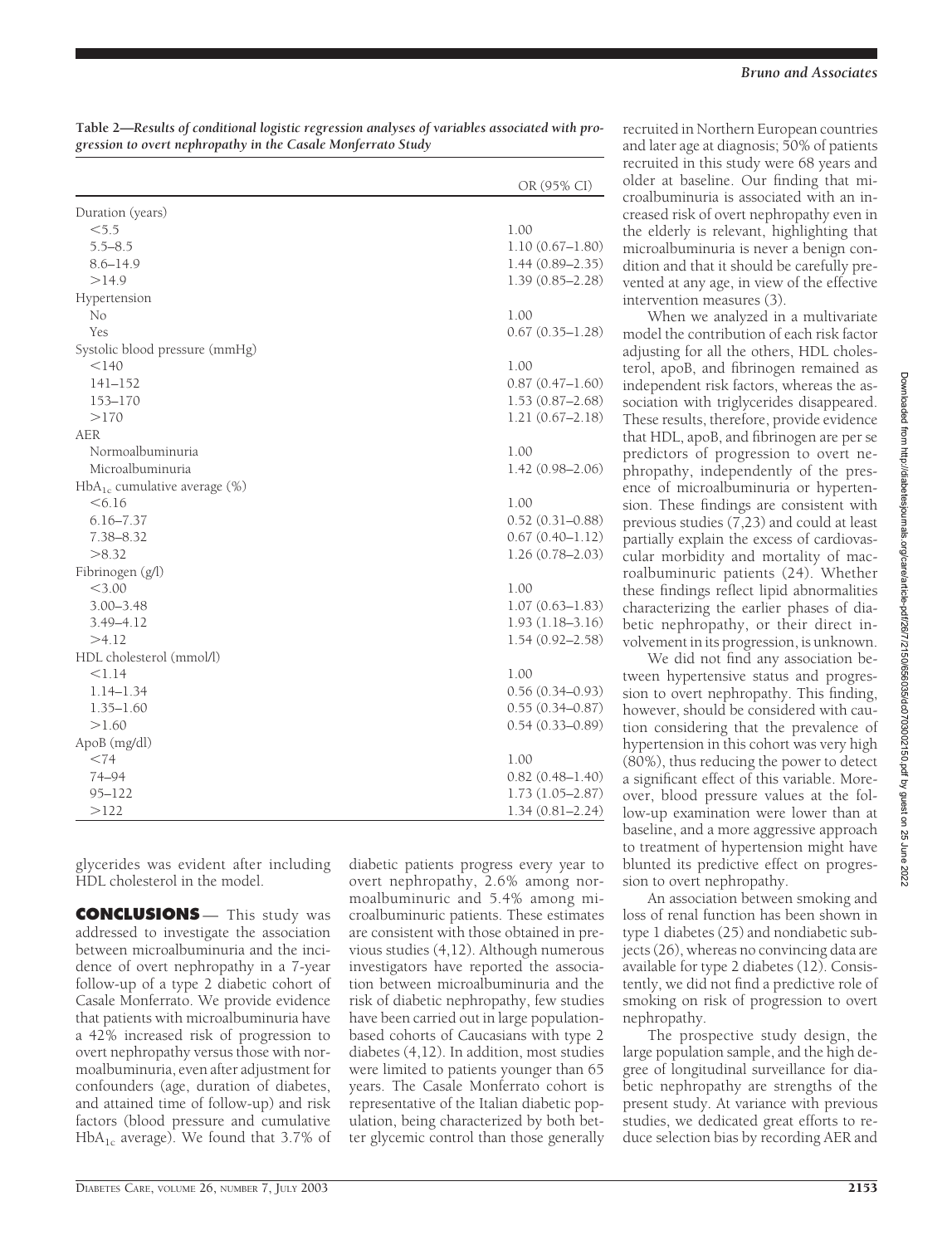$HbA_{1c}$  data of both living and dead patients, which were retrospectively extracted from the computerized files of the central laboratory. By using this method, we were able to provide a high degree of completeness of data at follow-up (88%). In addition, considering that attained individual time of follow-up (that is lag between baseline and reference examination) is associated with prognostic factors, which are likely to be stratified differently among normo- and microalbuminuric patients, a case-control analysis within the cohort was performed, matching case subjects (progressors) and control subjects (nonprogressors) for age and attained time of follow-up. Conditional logistic regression analysis of the casecontrol study design gave very different results from the unconditional logistic regression of the cohort study design. In the latter, the role of microalbuminuria was overemphasized, with a threefold increased risk with respect to normoalbuminuria (data not shown). This point is critical to state the strength of predictors and to compare results of different studies on this issue (22).

The main limitation of the study is the use of a single AER measurement at baseline, because it might have caused a misclassification of patients with regard to micro- and macroalbuminuria. However, this finding would have caused a bias toward the null value, that is, the underestimation of the strength of the relationship between microalbuminuria and the incidence of overt nephropathy. In 30% of patients with type 2 diabetes and microalbuminuria but no retinopathy, the glomerular structure is normal or nondiabetic kidney diseases are present (27). Variability in the progression of renal disease has also been suggested, with more rapid loss of function in patients with typical diabetic glomerulopathy (28). Unfortunately, no data on retinopathy were available at baseline in the Casale Monferrato cohort to test this hypothesis.

In conclusion, our population-based study extends previous observations in several ways. First, we provide evidence that 3.7% of type 2 diabetic patients progress every year to overt nephropathy; second, we confirm the predictive role of microalbuminuria, which is associated with a 42% increased risk of progression; third, we show that HDL cholesterol,  $HbA<sub>1c</sub>$ , apoB, and fibrinogen are independently associated with risk of progression.

**Acknowledgments**— The Casale Monferrato Study is supported by grants from the Italian Diabetic Society (SID), from Ministero della Universita` e Ricerca Scientifica e Tecnologica (MURST), Italy, and from Piemont Region, Italy.

We thank patients, nurses of the diabetes center, diabetologists, and general practitioners for their longstanding collaboration in this study.

## **References**

- 1. Ritz E, Rychlik I, Locatelli F, Halimi S: End-stage renal failure in type 2 diabetes: a medical catastrophe of worldwide dimensions. *Am J Kidney Dis* 34:795–808, 1999
- 2. Raine AEG: Epidemiology, development and treatment of end-stage renal failure in type 2 (non-insulin-dependent) diabetic patients in Europe. *Diabetologia* 36:1099– 1104, 1993
- 3. Remuzzi G, Schieppati A, Ruggenenti P: Nephropathy in patients with type 2 diabetes. *N Engl J Med* 346:1145–1151, 2002
- 4. Parving HH, Chaturvedi N, Viberti G, Mogensen CE: Does microalbuminuria predict diabetic nephropathy? *Diabetes Care* 25:406–407, 2002
- 5. Tabei BP, Al Kassab AS, Ilag LL, Zawacki CM, Herman WH: Does microalbuminuria predict diabetic nephropathy? *Diabetes Care* 24:1560–1566, 2001
- 6. Caramori ML, Fioretto P, Mauer M: The need for early predictors of diabetic nephropathy risk. Is albumin excretion rate sufficient? *Diabetes* 49:1399–1408, 2000
- 7. Bonnet F, Cooper ME: Potential influence of lipids in diabetic nephropathy: insights from experimental data and clinical studies. *Diabete Metab* 26:254–264, 2000
- 8. Shoji T, Emoto M, Kawagishi T, Kimoto E, Yamada A, Tabata T, Ishimura E, Inaba M, Okuno Y, Nishizawa Y: Atherogenic lipoprotein changes in diabetic nephropathy. *Atherosclerosis* 156:425–433, 2001
- 9. Ravid M, Brosh D, Ravid-Safran D, Levy Z, Rachmani R: Main risk factors for diabetic nephropathy in type 2 diabetes mellitus are plasma cholesterol levels, mean blood pressure, and hyperglycemia. *Arch Intern Med* 158:998–1004, 1988
- 10. Mogensen CE: Microalbuminuria predicts clinical proteinuria and early mortality in maturity onset diabetes. *N Engl J Med* 310:356–360, 1984
- 11. Nelson RG, Bennett PH, Beck GJ, Tan M, Knowler WC, Mitch WE, Hirschman GH, Myers BD: Development and progression of renal disease in Pima Indians with non-insulin-dependent diabetes mellitus. *N Engl J Med* 335:1636–1642, 1996
- 12. Klein R, Klein BEK, Moss SE, Cruickshanks: Ten-year incidence of gross proteinuria in people with diabetes. *Diabetes*

44:916–923, 1995

- 13. Yokoyama H, Okudaira M, Otani T, Watanabe C, Takaike H, Miuira J, Yamada H, Mutou K, Satou A, Uchigata Y, Iwamoto Y: High incidence of diabetic nephropathy in early-onset Japanese NIDDM patients: risk analysis.*Diabetes Care* 21:1080– 1085, 1998
- 14. Bruno G, Cavallo-Perin P, Bargero G, Borra M, Calvi V, D'Errico N, Deambrogio P, Pagano G: Prevalence and risk factors for micro- and macroalbuminuria in an Italian population-based cohort of noninsulin-dependent diabetic subjects. *Diabetes Care* 19:43–47, 1996
- 15. Bruno G, Cavallo-Perin P, Bargero G, Borra M, D'Errico N, Pagano G: The associations of fibrinogen with glycemic control and albumin excretion rate in patients with non-insulin-dependent diabetes. *Ann Intern Med* 125:653–657, 1996
- 16. Bruno G, Cavallo-Perin P, Bargero G, Borra M, D'Errico N, Pagano G: Glycaemic and cardiovascular risk factors in type 2 (non-insulin-dependent) diabetes: a population-based study. *Diabet Med* 15: 304–307, 1998
- 17. Bruno G, Bargero G, Pisu E, Vuolo A, Pagano G: A population-based prevalence survey of known diabetes based upon multiple independent data sources of ascertainment. *Diabetologia* 35:851–856, 1992
- 18. Bruno G, Cavallo-Perin P, Bargero G, Borra M, D'Errico N, Macchia G, Veglio M, Pagano G: Cardiovascular risk profile of type 2 diabetic patients cared for by general practitioners or by a diabetes clinic: a population-based study. *J Clin Epidemiol* 52:413–417, 1999
- 19. Bruno G, LaPorte R, Merletti F, Biggeri A, McCarty D, Pagano G: National diabetes programmes: application of capture-recapture to "count" diabetes? *Diabetes Care* 17:548–556, 1994
- 20. Garancini MP: L'epidemiologia del diabete non-insulino-dipendente e della ridotta tollernza al glucosio. In *Il Diabete in Italia*. Milano, Kurtis ED, 1996, p. 17–30
- 21. Prineas RT, Crow RS, Blackburn H: *The Minnesota Code Manual of Electrocardiographic Findings*. Minneapolis, Minnesota, Laboratory of Physiological Hygiene, School of Public Health, University of Minnesota, 1982
- 22. Simon R: Length biased sampling in etiologic studies. *Am J Epidemiol* 111:444– 452, 1980
- 23. Fagot-Campagna A, Nelson RG, Knowler WC, Pettitt DJ, Robbins DC, Go O, Welty TK, Lee ET, Howard BV: Plasma lipoproteins and the incidence of abnormal excretion of albumin in diabetic American Indians: The Strong Heart Study. *Diabetologia* 41:1002–1009, 1998